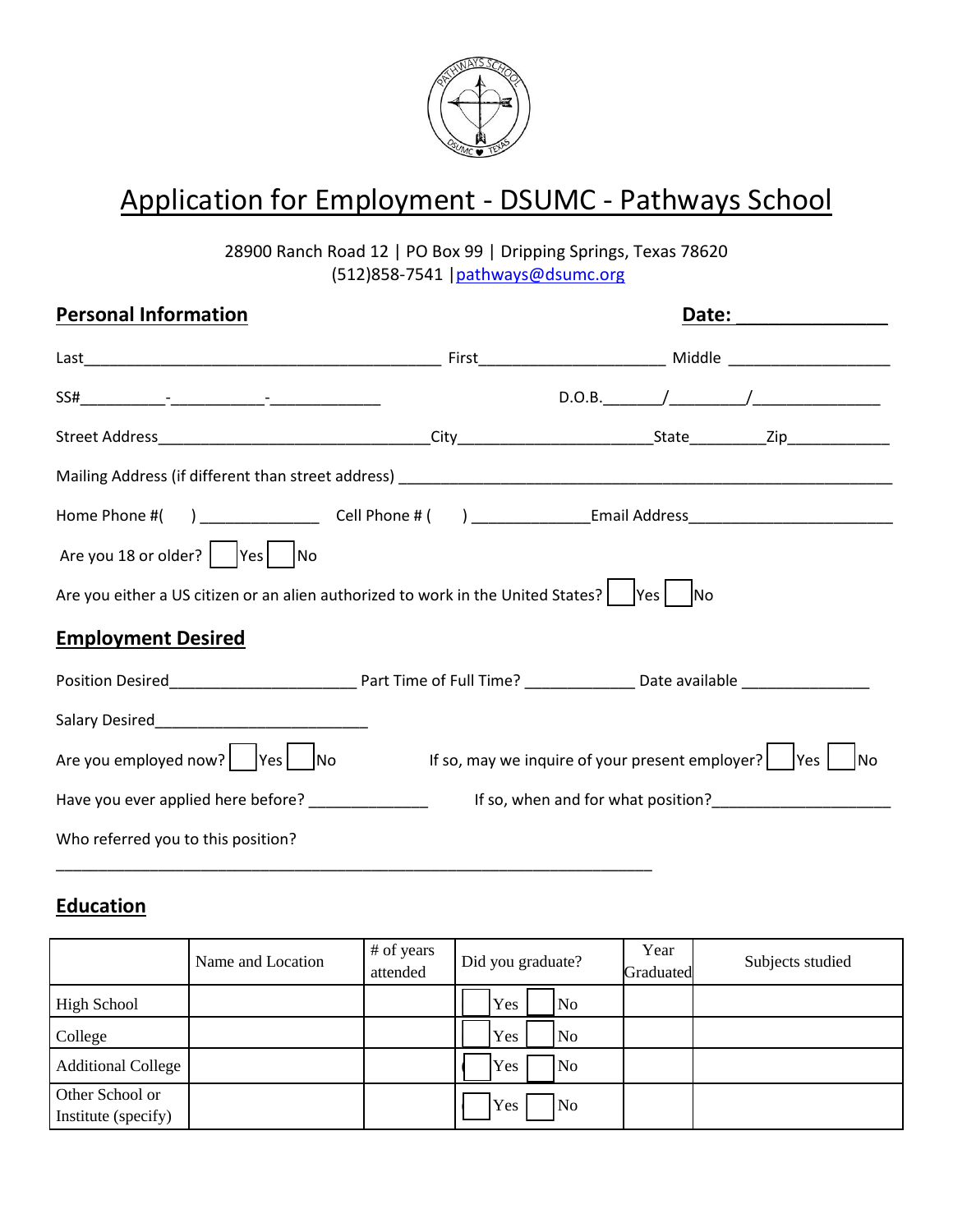|                     | US Military Service   Pes   No                                                                                   | Rank                       | Present membership requirements |
|---------------------|------------------------------------------------------------------------------------------------------------------|----------------------------|---------------------------------|
|                     | <b>Employment History</b>                                                                                        |                            |                                 |
| Dates or<br>Present | Name and Address                                                                                                 | Salary or Wages   Position | Reason for leaving              |
|                     |                                                                                                                  |                            |                                 |
|                     | Teaching Certificate: YES_____ NO___________ Current? YES_______ NO_______ Certified to teach_________________   |                            |                                 |
|                     | CPR/1st AID: YES ______ NO______ Expiration Date: ______________________________                                 |                            |                                 |
|                     |                                                                                                                  |                            |                                 |
|                     |                                                                                                                  |                            |                                 |
|                     |                                                                                                                  |                            |                                 |
|                     | Activities you are an active participant in: Activities and Activities you are an activities of the state of the |                            |                                 |

\_\_\_\_\_\_\_\_\_\_\_\_\_\_\_\_\_\_\_\_\_\_\_\_\_\_\_\_\_\_\_\_\_\_\_\_\_\_\_\_\_\_\_\_\_\_\_\_\_\_\_\_\_\_\_\_\_\_\_\_\_\_\_\_\_\_\_\_\_\_\_\_\_\_\_\_\_\_\_\_\_\_\_\_\_\_\_\_\_\_\_\_\_\_\_\_\_\_

## **References**

List 3 references, not related to you, whom you have known for at least 1 year. There must be one business reference and one personal reference.

| Name | Address | <b>Business</b> | Phone or<br>Email | Relationship and years<br>known |
|------|---------|-----------------|-------------------|---------------------------------|
|      |         |                 |                   |                                 |
|      |         |                 |                   |                                 |
|      |         |                 |                   |                                 |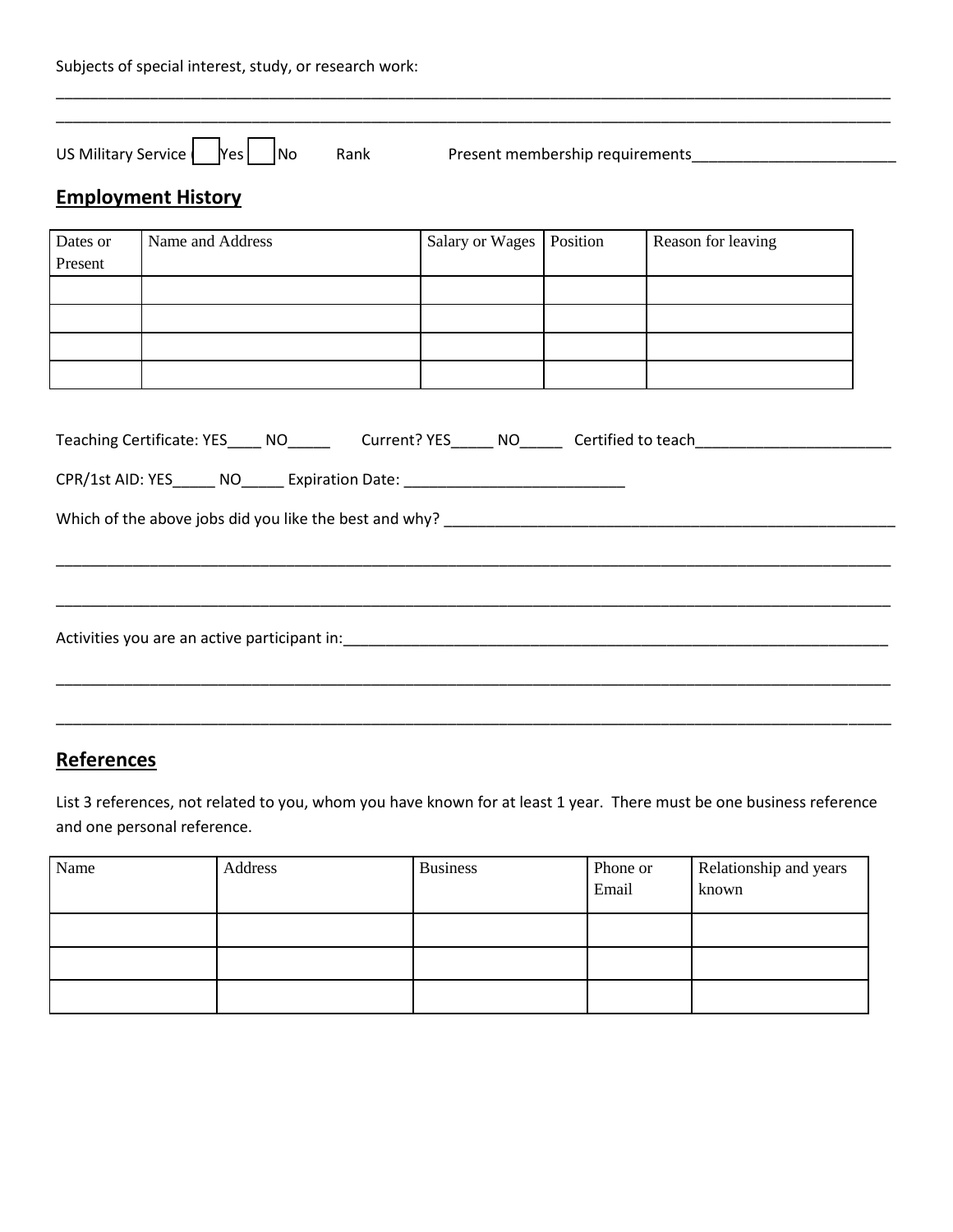I certify that the facts contained in this application are true and complete to the best of my knowledge and understand that, if investigated; falsified statements on this application shall be grounds for dismissal. I authorize investigation of all statements contained herein and the references listed above to give you any and all information concerning my previous employment and any pertinent information they may have, and release all parties from all liability for any damage that may result from furnishing the same to you. I understand and agree that if hired, my employment is for no definite period and may, regardless of the date of payment of my wages and salary, be terminated at any time without prior notice and without cause.

| Signature                                                                                                   | Date                                                                                                                    |
|-------------------------------------------------------------------------------------------------------------|-------------------------------------------------------------------------------------------------------------------------|
| <b>Pre-interview Questions</b>                                                                              |                                                                                                                         |
|                                                                                                             |                                                                                                                         |
|                                                                                                             |                                                                                                                         |
|                                                                                                             |                                                                                                                         |
|                                                                                                             |                                                                                                                         |
|                                                                                                             |                                                                                                                         |
| What talents, skills, hobbies, volunteer activities, training, or other experiences could you bring to this |                                                                                                                         |
|                                                                                                             |                                                                                                                         |
|                                                                                                             |                                                                                                                         |
|                                                                                                             | What do you feel is the most important thing a church weekday ministry program can contribute to the lives of children? |
|                                                                                                             |                                                                                                                         |
|                                                                                                             |                                                                                                                         |
|                                                                                                             |                                                                                                                         |